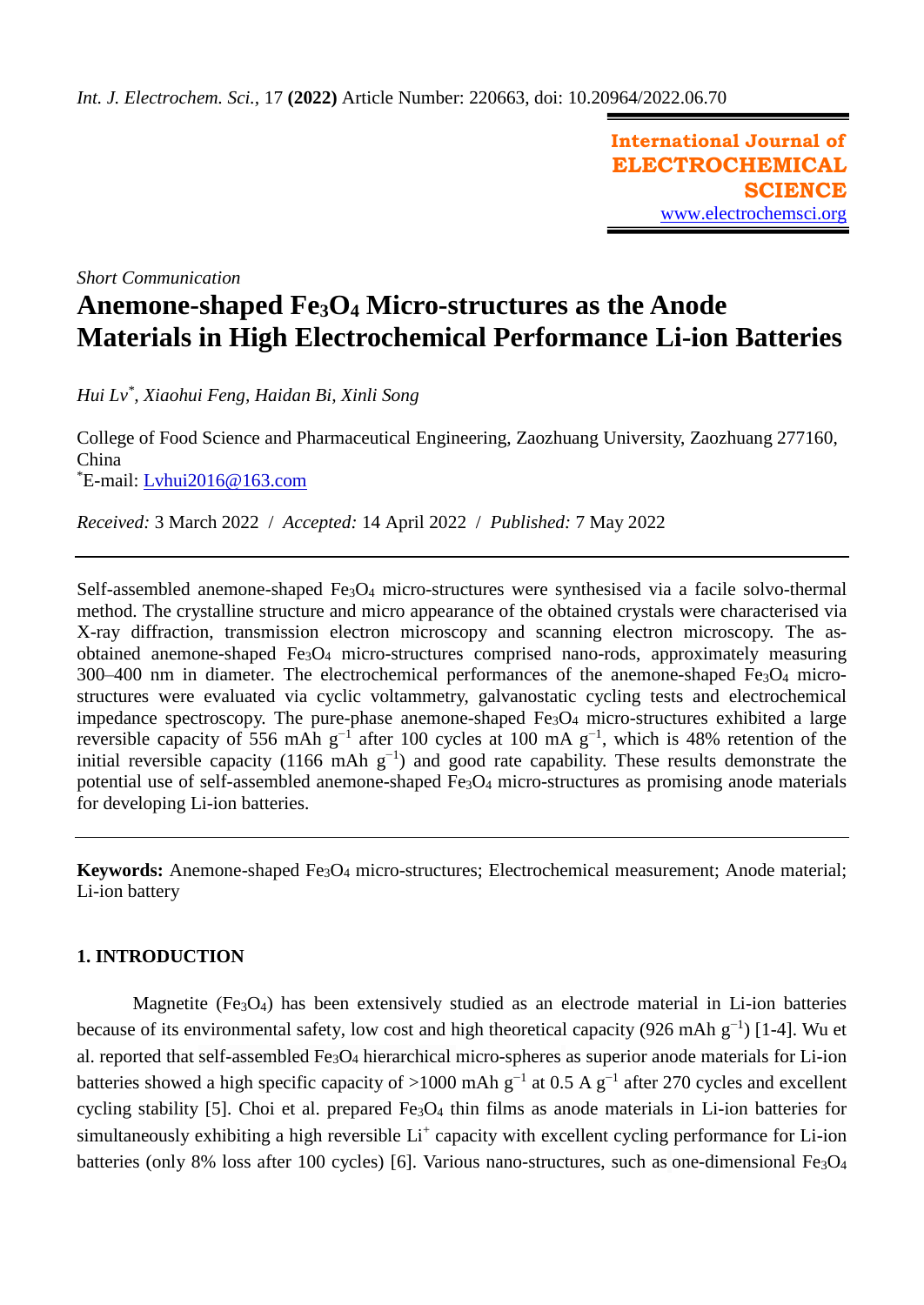sub-micro fibres, self-assembled submicron spheres, flower-like meso-porous  $Fe<sub>3</sub>O<sub>4</sub>$  and hollow  $Fe<sub>3</sub>O<sub>4</sub>$  micro-spheres, have been developed for improving the performance of  $Fe<sub>3</sub>O<sub>4</sub>$  electrodes for Liion batteries [7-10]. Various shapes nano-structure fabrication helps enhance the rate and cycling performance of electrodes in Li-ion batteries.

In the present study, a facile solvo-thermal method was designed for fabricating self-assembled anemone-shaped Fe3O<sup>4</sup> micro-structures. Electrochemical studies showed that the self-assembled anemone-shaped Fe<sub>3</sub>O<sub>4</sub> micro-structures exhibited high reversible capacity (1166 mAh  $g^{-1}$ ) and excellent cycle performance (556 mAh g<sup>-1</sup> retention after 100 charge–discharge cycles at 100 mA g<sup>-1</sup>) as Li-ion battery materials. In addition, the Coulombic efficiency of anemone-shaped Fe<sub>3</sub>O<sub>4</sub> exceeded 99% after 100 cycles.

#### **2. EXPERIMENTAL DETAILS**

In a typical synthesis of the self-assembled anemone-shaped  $Fe<sub>3</sub>O<sub>4</sub>$  micro-structures, hexahydrated ferric chloride (5 mmol) and sodium acetate tri-hydrate (0.04 mol) were dissolved in 50 mL of ethylene glycol and continuously stirred magnetically for 30 min. Subsequently, 4 mL of ethylenediamine was added to the aforementioned solution. After vigorously stirring for 2 h at 30  $^{\circ}$ C, the mixture solution was transferred into a teflon-lined stainless steel autoclave (100 mL) and maintained at 220  $^{\circ}$ C for 16 h. The as-obtained self-assembled anemone-shaped Fe<sub>3</sub>O<sub>4</sub> microstructures were retrieved using a magnet and repeatedly washed with absolute ethanol and deionised water. Subsequently, the products were vacuum-dried overnight at 50  $\degree$ C before further processing.

The crystal structure and phase of the obtained materials were identified via the X-ray diffraction (XRD, Bruker AXS D8, Cu*K*α). The morphologies and micro-structure of the as-prepared products were examined via the scanning electron microscopy (SEM, Hitachi-S4800) and transmission electron microscopy (TEM, JEOL-JEM2100F, 200 kV).

The working electrodes for the electrochemical experiments were prepared by spreading a mixture of acetylene black (15 wt%), active materials (anemone-shaped Fe<sub>3</sub>O<sub>4</sub> micro-structures, 70 wt%) and a binder (PVDF, 15 wt%) dissolved in N-methyl pyrrolidone as a solvent onto a copper foil current collector using the doctor-blade method. After vacuum drying at 60  $\degree$ C for 10 h, coin-type CR2032 cells with Li foils as the counter electrode were assembled in the argon-filled glove box with <1 ppm moisture and oxygen. A Celgard 2300 was used as the separator. The electrolyte contained 1- M LiPF<sub>6</sub> dissolved in ethylene carbonate/ethylmethyl carbonate/dimethyl carbonate (EC/EMC/DMC, 1:1:1 in weight ratio). The rate capability and cycling life of the cells were evaluated using a battery analyser between 0.01 and 3.00 V (vs. Li<sup>+</sup>/Li). Cyclic voltammetry (CV) was conducted at a scan rate of 0.1 mV s<sup>-1</sup> between 0.01 and 3.00 V using a CHI660E instrument. The electrochemical kinetics of anemone-shaped Fe3O<sup>4</sup> was examined via the electrochemical impedance spectroscopy (EIS) on an electrochemical workstation (Solartron 1287) with an AC amplitude of 5 mV in the frequency range of 100 kHz–0.01 Hz.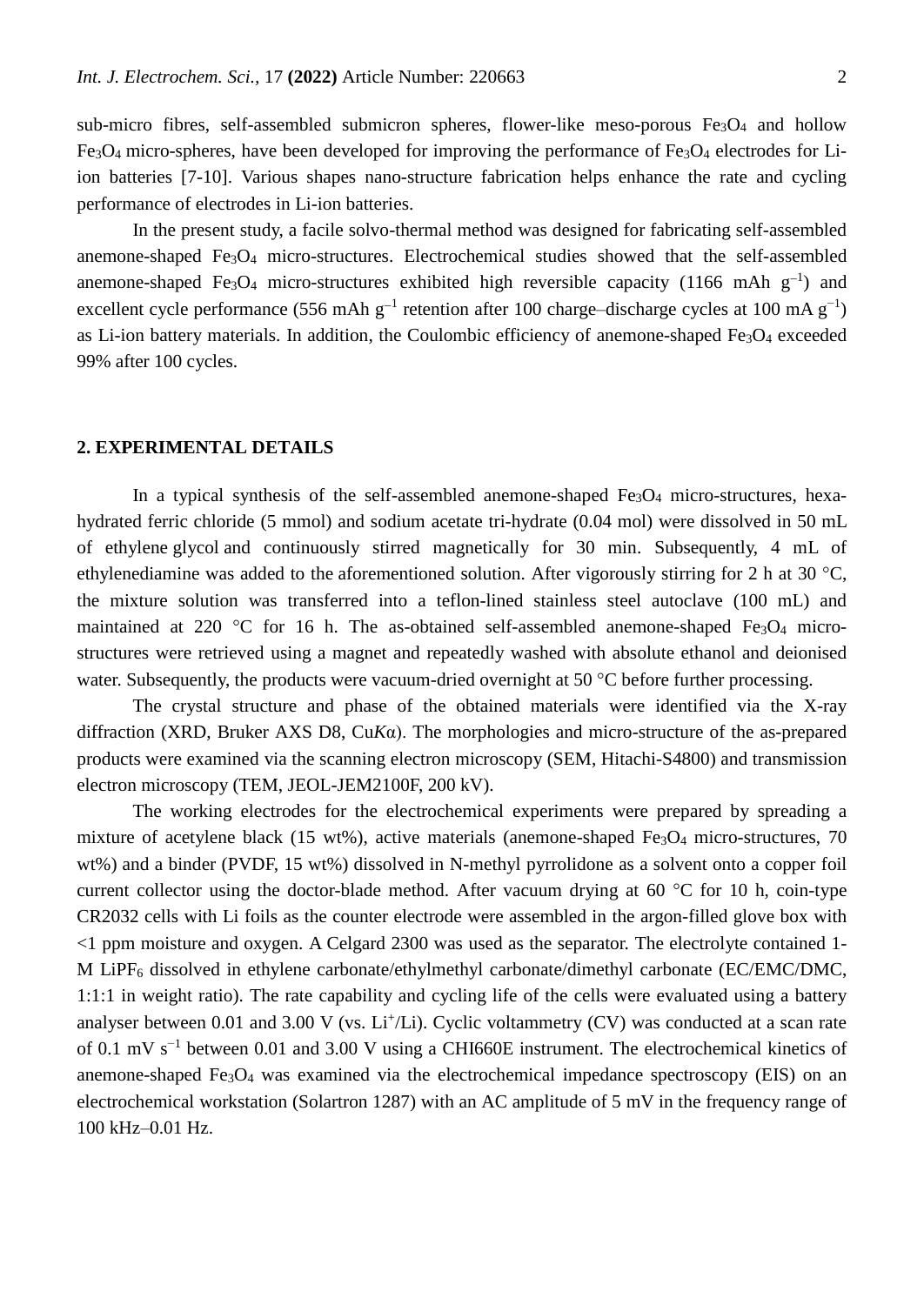### **3. RESULTS AND DISCUSSION**

The phase and structure of the self-assembled anemone-shaped  $Fe<sub>3</sub>O<sub>4</sub>$  micro-structures were examined via the XRD (Fig. 1). The XRD peaks of the self-assembled anemone-shaped Fe<sub>3</sub>O<sub>4</sub> microstructures were assigned to a pure magnetite spinel cubic phase of  $Fe<sub>3</sub>O<sub>4</sub>$  [space group: Fd3m (227)], which was indexed to the pure phase of  $Fe<sub>3</sub>O<sub>4</sub>$  (JCPDS No.65-3107) [11,12]. Only narrow and sharp XRD peaks of Fe3O<sup>4</sup> were observed, demonstrating the good crystalline nature and phase purity of Fe<sub>3</sub>O<sub>4</sub>.



**Figure 1.** XRD pattern of the anemone-shaped Fe<sub>3</sub>O<sub>4</sub> micro-structures.



**Figure 2.** SEM (a) and TEM (b) images of the anemone-shaped Fe<sub>3</sub>O<sub>4</sub> micro-structures.

The general micro-morphology of the as-obtained products was observed via the SEM and TEM (Fig. 2). The anemone-shaped Fe<sub>3</sub>O<sub>4</sub> micro-structures were assembled from nano-rods, approximately measuring 300–400 nm in diameter (Fig. 2 (a)). The self-assembled anemone-shaped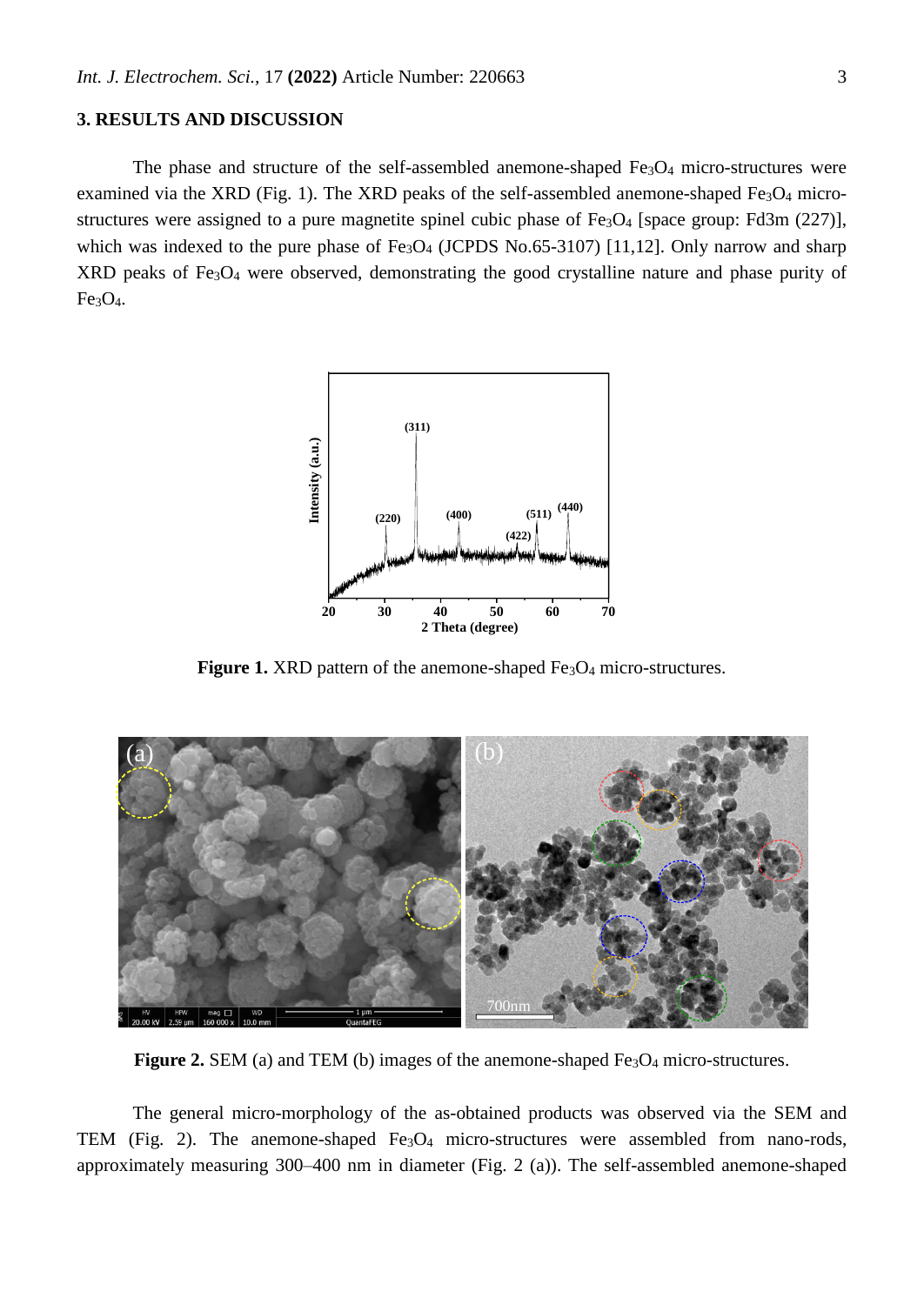Fe3O<sup>4</sup> micro-structures were observed via the TEM (Fig. 2 (b)), which clearly showed that the anemone-shaped Fe3O<sup>4</sup> micro-structures comprised Fe3O<sup>4</sup> nano-rods with their one-side inserted the inner.

 $CV$  profiless of the anemone-shaped  $Fe<sub>3</sub>O<sub>4</sub>$  micro-structures electrode for the first five cycles were obtained at a scan rate of 0.1 mV  $s^{-1}$  over the voltage range of 0.01–3 V (Fig. 3 (a)). During the first cycle, anemone-shaped  $Fe<sub>3</sub>O<sub>4</sub>$  exhibited a strong cathodic peak at approximately 0.60 V. This can be ascribed to the reduction of active material to Fe and the formation of amorphous  $Li_2O$  [13]. In the charging process, the broad oxidation peaks at approximately 1.69 V correspond to the reversible oxidation (Fe<sup>0</sup>  $\rightarrow$  Fe<sup>2+</sup>/Fe<sup>3+</sup>) during the anodic processing. For the subsequent cycles, the oxidation and reduction peaks shifted to approximately 1.73 and 0.76 V during charge and discharge, respectively, owing to polarisation of the electrode material [14]. Complex reactions between the electrolyte interface and the electrode occur to form the solid-electrolyte interphase (SEI) layer on the active materials [15,16]. Moreover, the CV curves in the following cycles decreased slightly, indicating low capacity fading of the anemone-shaped  $Fe<sub>3</sub>O<sub>4</sub>$  electrode, which can be attributed to the formation of an SEI film.



**Figure 3.** (a) Cyclic voltammogram of the anemone-shaped Fe<sub>3</sub>O<sub>4</sub> electrode at a scan rate of 0.1 mV  $s^{-1}$  (b) Cycling performance and the Coulombic efficiency of the anemone-shaped Fe<sub>3</sub>O<sub>4</sub> at a current density of 100 mA  $g^{-1}$ ; (c) The rate performance of the anemone-shaped Fe<sub>3</sub>O<sub>4</sub>; and (d) Impedance spectra of the anemone-shaped  $Fe<sub>3</sub>O<sub>4</sub>$  after some electrochemical cycles.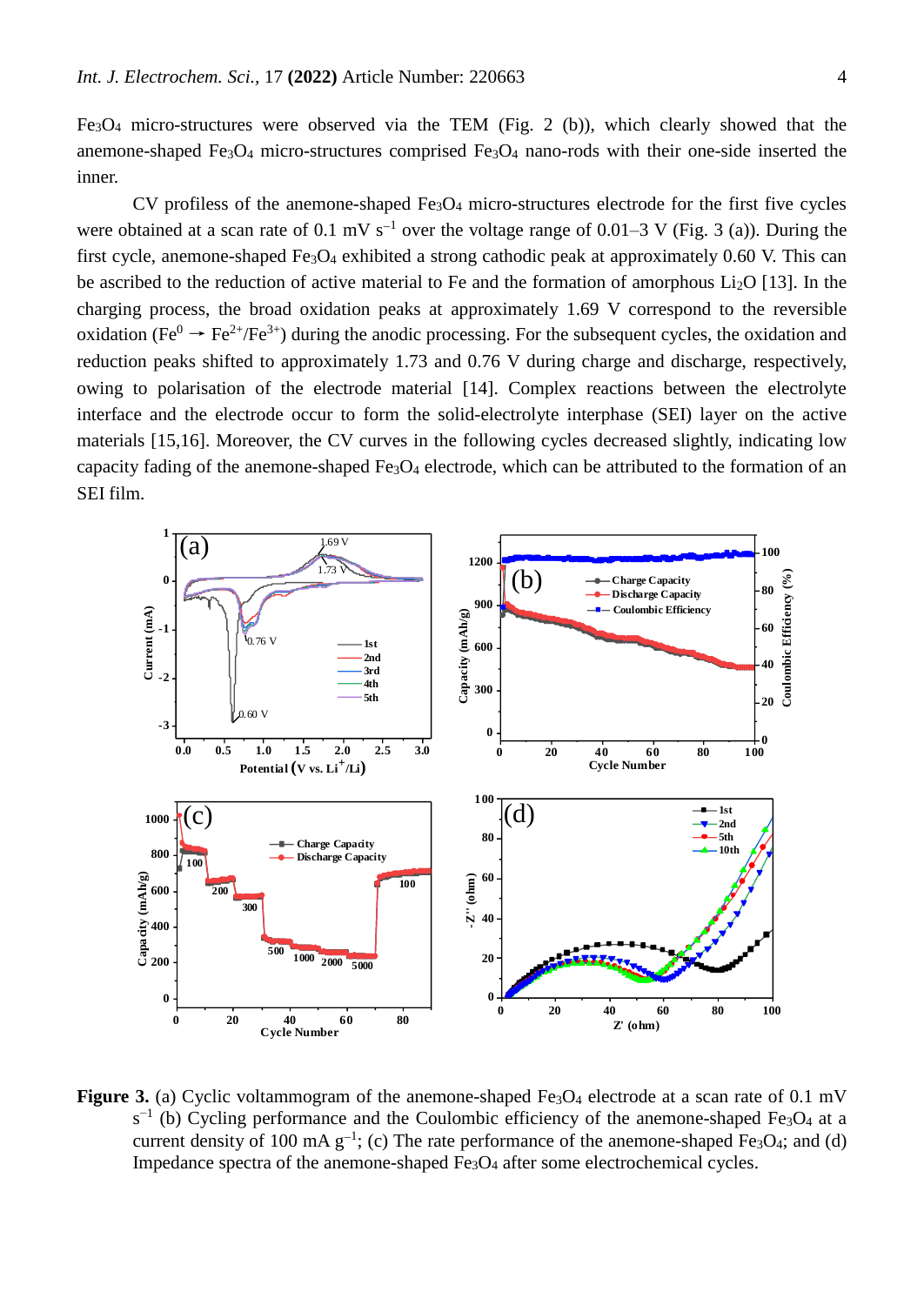Fig. 3 (b) depicts the long cycling performance of the anemone-shaped  $Fe<sub>3</sub>O<sub>4</sub>$  electrode along with the Coulombic efficiency at a current density of 100 mA  $g^{-1}$ . The reversible capacity of the first cycle was 1166 mAh  $g^{-1}$ . Normally, pure-phase Fe<sub>3</sub>O<sub>4</sub> materials exhibit poor capacity retention [6]. However, the charge/discharge capacity of the anemone-shaped Fe<sub>3</sub>O<sub>4</sub> electrode changed slightly and was maintained at 552/556 mAh  $g^{-1}$  during the 100<sup>th</sup> cycle with a Coulombic efficiency of 99%. The electrode exhibited a good cycle life, indicating the stable construction of anemone-shaped  $Fe<sub>3</sub>O<sub>4</sub>$ micro-structures, which decreases the strain aggregation of active materials during the charge– discharge  $[17]$ . In addition, the Coulombic efficiency of anemone-shaped Fe<sub>3</sub>O<sub>4</sub> micro-structures was only 71% in the first cycle, which increased rapidly to 99% after several cycles. Furthermore, the anemone-shaped Fe3O<sup>4</sup> micro-structures electrode exhibited good rate performance. Fig. 3 (c) shows that the anemone-shaped Fe3O<sup>4</sup> electrode delivered reversible capacities of 1022, 658, 567, 344, 293, 263 and 236 mAh  $g^{-1}$  at current densities of 100, 200, 300, 500, 1000, 2000 and 5000 mA  $g^{-1}$ , respectively. The discharge capacity recovered to 716 mAh  $g^{-1}$  at the 90<sup>th</sup> cycle when the current density returned to 100 mA  $g^{-1}$ . The performance of anemone-shaped Fe<sub>3</sub>O<sub>4</sub> micro-structures was compared with similar anode materials reported in the previous work in (Table 1). The comparison showed that the anemone-shaped  $Fe<sub>3</sub>O<sub>4</sub>$  micro-structure is a promising anode material for Li-ion batteries with a long-term cycling stability.

| Anode                                    | Current density                 | Initial discharge        | Cycle  | Remaining capacity | Ref.      |
|------------------------------------------|---------------------------------|--------------------------|--------|--------------------|-----------|
| materials                                |                                 | capacity (mAh $g^{-1}$ ) | number | $(mAh g^{-1})$     |           |
| $Fe3O4$ nano-belt                        | 500 mA $g^{-1}$                 | 1090                     | 60     | 404                | [18]      |
| Spherical Fe <sub>3</sub> O <sub>4</sub> | 0.2C                            | 1307                     | 110    | 450                | $[19]$    |
| $Fe3O4$ nano-flakes                      | $100 \text{ mA } \text{g}^{-1}$ | 1380                     | 20     | 96                 | [20]      |
| $Fe3O4 hexa-hedra$                       | $100 \text{ mA } \text{g}^{-1}$ | 1303                     | 40     | 644                | $[21]$    |
| $Fe3O4$ nano-cages                       | $200 \text{ mA } \text{g}^{-1}$ | 1086                     | 100    | 876                | $[22]$    |
| $Fe3O4@C@NS-rGO$                         | $100 \text{ mA } g^{-1}$        | 2028.6                   | 100    | 532.5              | [23]      |
| $Fe3O4 octa-hedra$                       | 50 mA $g^{-1}$                  | 1077                     | 38     | 365                | [24]      |
| Anemone-shaped                           | $100 \text{ mA } g^{-1}$        | 1166                     | 100    | 556                | this work |
| Fe <sub>3</sub> O <sub>4</sub>           |                                 |                          |        |                    |           |

**Table 1.** Initial discharge capacity and discharge capacity after cycling of various iron oxides reported in the literature.

EIS of anemone-shaped  $Fe<sub>3</sub>O<sub>4</sub>$  was tested for identifying the rate capability of anemone-shaped Fe3O<sup>4</sup> micro-structures in the range of 100 kHz–0.01 Hz. As shown in Fig. 3 (d), the diameter of the semi-circle was small in the high-frequency region, indicating the good transport capacity of electrons. The diagonal line exhibits the diffusion ability of Li<sup>+</sup> in the low-frequency region. The resistance of the electrode–electrolyte interfaces (Rct) of the anemone-shaped  $Fe<sub>3</sub>O<sub>4</sub>$  electrode after discharging for some cycles  $(1^{st}, 2^{nd}, 5^{th}$  and  $10^{th}$ ) were ~80, ~60, ~55 and ~ 52  $\Omega$ , respectively. The impedance decreased, possibly because of the electrochemical milling effect [25]. Overall, EIS showed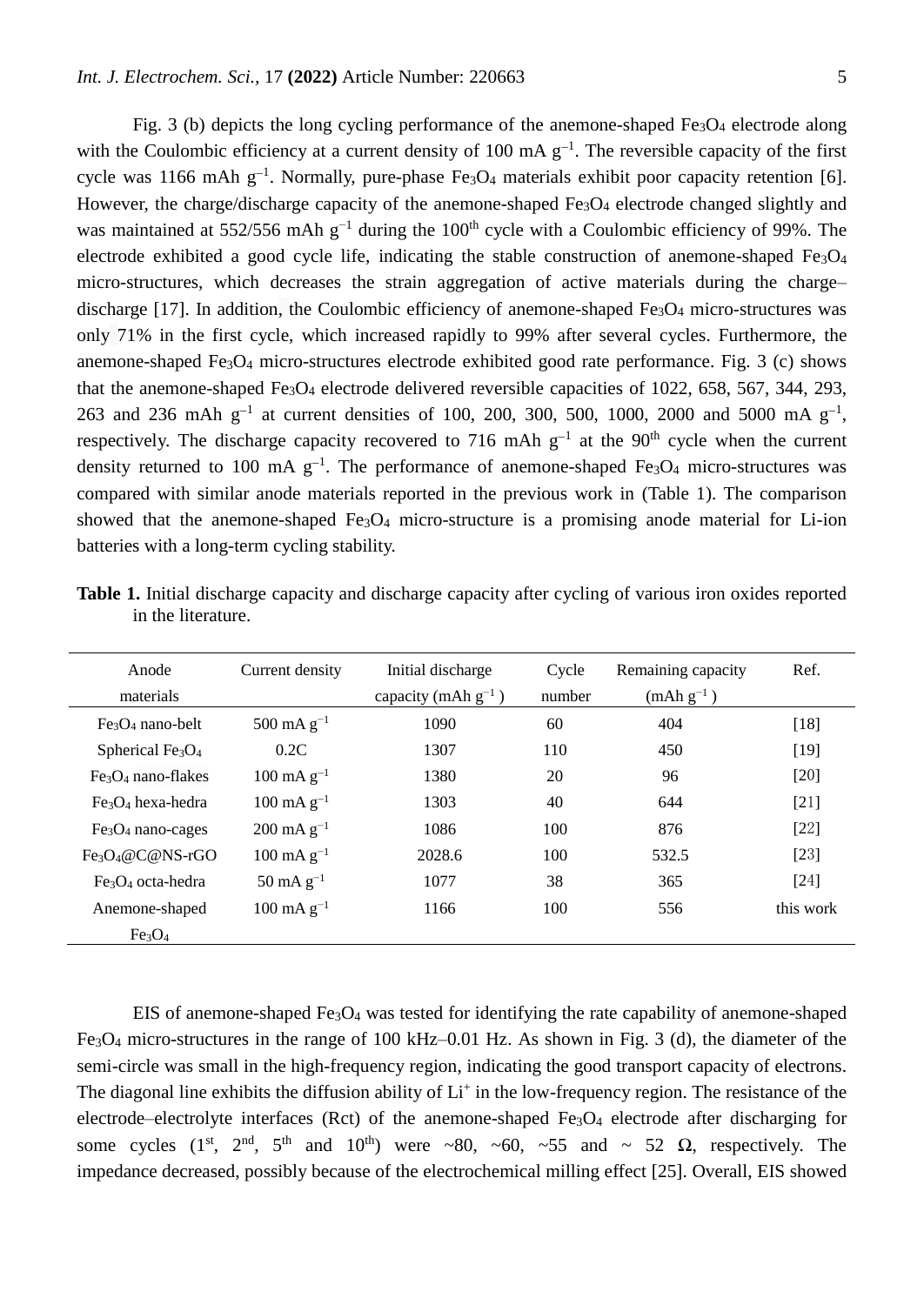that the anemone-shaped Fe3O<sup>4</sup> electrode exhibits good rate capability.

#### **4. CONCLUSIONS**

Anemone-shaped Fe<sub>3</sub>O<sub>4</sub> micro-structures were assembled from nano-rods using a facile solvothermal method. The anemone-shaped Fe<sub>3</sub>O<sub>4</sub> electrode exhibited a reversible capacity of 1166 mAh g<sup>-1</sup> in the first cycle and 556 mAh g<sup>-1</sup> at 100 cycles at a current density of 100 mA g<sup>-1</sup> with relatively good rate capability. The pure-phase anemone-shaped  $Fe<sub>3</sub>O<sub>4</sub>$  micro-structures exhibited improved electrochemical performance and can be used as a practical promising anode materials for Li-ion batteries.

#### ACKNOWLEDGMENTS

This study was supported by the Key R & D project of Shandong Province (No. 2019GSF111042) and the Major agricultural application technology innovation project in Shandong Province (2018).

#### **References**

- 1. Q. X. Xie, Y. F. Zhang, D. L.Xie, P. Zhao, *J. Electroanal. Chem*., 857 (2020) 113749.
- 2. Q. C. Wu, R. L. Jiang, L. X. Mu, S. Y. Xu. *C. R. Chimie*, 22 (2019) 96-102.
- 3. H. Liu, G. Wang, J. Wang, D. Wexler, *Electrochem. Commun*., 10 (2008) 1879-1882.
- 4. M. Choi, S. H. Lee, Y. I. Jung, J. J. Jung, J. S. Park, W. K. Choi, S. Y. Park, H. J. Won, J. K. Moon, J. Choi, S. B. Kim, *J. Alloys Compd*., 729 (2017) 802-808.
- 5. K. L. Wu, M. Ling, P. Y. Zeng, L. Zhang, T. Wu, P. L. Guan, W. C. Cheng, Z. Chen, Z. Fang, X. W. Wei, *Sci. China Mater*., 64 (2021) 1058.
- 6. M. Choi, S. H. Lee, Y. I. Jung, W. K. Choi, J. K. Moon, J. Choi, B. K. Seo, S. B. Kim, *Electron. Mater.,* 19, (2018) 417-422.
- 7. J. C. Ma, J. L. Chang, H. Z. Ma, D. D. Zhang, Q. L. Ma, S. B. Wang, *J. Colloid Interface Sci*., 498 (2017) 282-291.
- 8. S. Q. Wang, J. Y. Zhang, C. H. Chen, *J. Power Sources*, 195 (2010) 5379-5381.
- 9. J. X. Yao, K. Zhang, W. Wang, X. Q. Zuo, Q. Yang, H. B. Tang, M. Z. Wu, G. Li, *ACS Appl. Mater. Interfaces*, 10 (2018), 19564-19572.
- 10. H. S. Lim, B. Y. Jung, Y. K. Sun, K. D. Suh, *Electrochim. Acta*, 75 (2012) 123-130.
- 11. Z. Yang, D. Y. Su, J. P. Yang, J. Wang, *J. Power Sources*, 363 (2017) 161-167.
- 12. J. J. Ye, Q. Hao, B. B. Liu, Y. P. Li, C. X. Xu, *Chem. Eng. J*., 315 (2017) 115-123.
- 13. X. Jiang, X. L. Yang, Y. H. Zhu, Y. F. Yao, P. Zhao, C. Z. Li, *J. Mater. Chem*. A3 (2015) 2361-2369.
- 14. L. H. Wang, L. L. Ren, Y. F. Qin1, J. Chen, H. Y. Chen, K. Wang, H. J. Liu, Z. Huang, Q. Li, *Int. J. Electrochem. Sci.*, 17 (2022) 220221.
- 15. S. R. Kumar, J. G. Kim, C.Viswanathan, W. B. Kim, R. K. L. Selvan, N. Ponpandiana, *Mater. Res. Bull.,* 97 (2018) 272-280.
- 16. H. Lv, Y. Q. Xue, X. H. Feng, H. X. Wang, M. Zheng, B. Y. Zhang, *Int. J. Electrochem. Sci.,* 15 (2020) 2157-2165.
- 17. J. Luo, J. Liu, Z. Zeng, C. F. Ng, L. Ma, H. Zhang, J. Lin, Z. Shen, H. J. Fan, *Nano Lett*., 13 (2013) 6136-6143.
- 18. Y. Shi, M. M. Shi, H. Z. Chen, Y. Q. Qiao, J. P. Tu, *Nanotechnology*, 23 (2012) 395601.
- 19. J. S. Xu, Y. J. Zhu, *ACS Appl. Mater. Interfaces*, 4 (2012) 4752-4757.